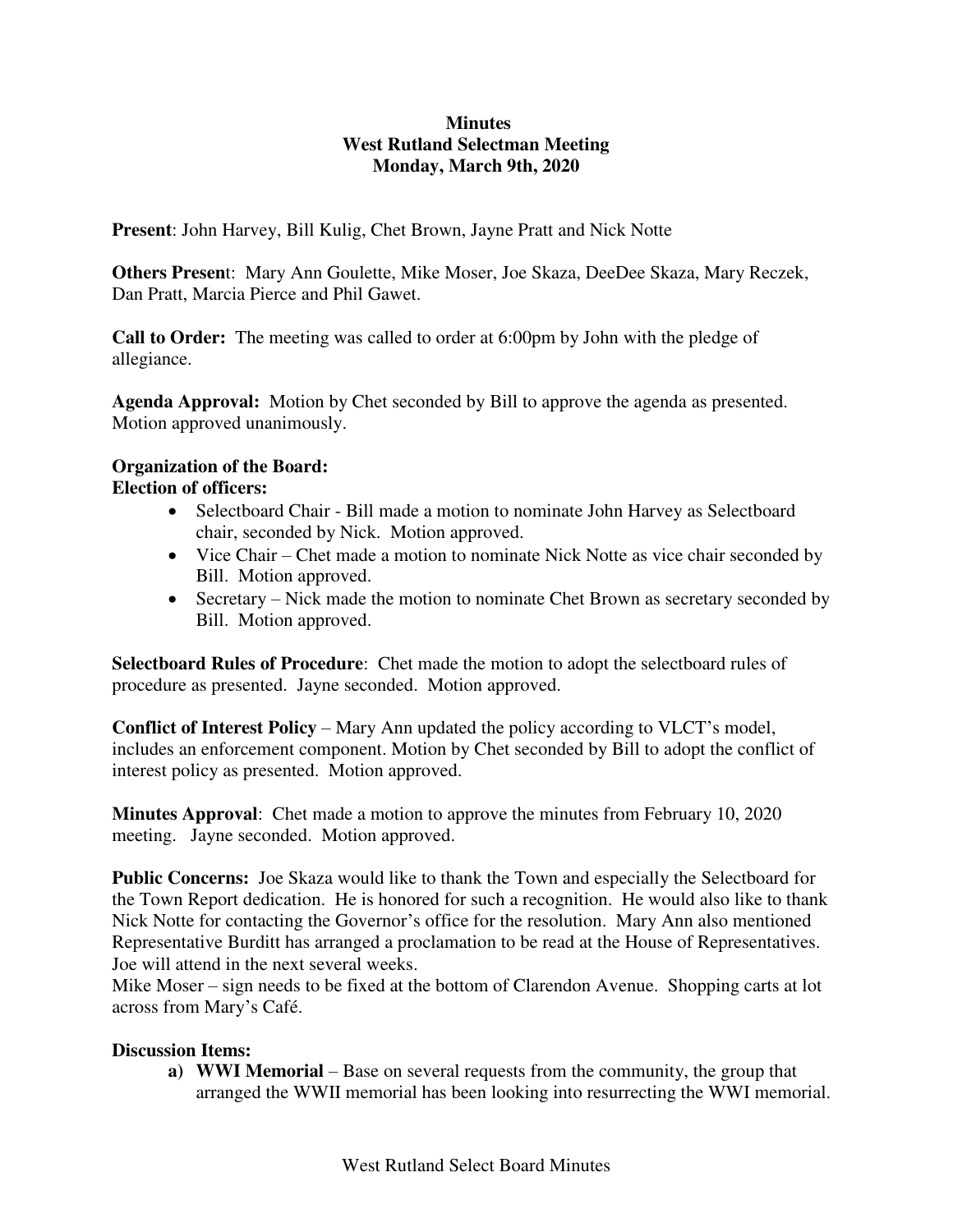Mary Reczek said their group did research and found a Rutland Herald article indicating that Vermont Marble gifted the marble to the American Legion and the Town appointed a committee to install. We are not sure who is the owner as of today. Dan Pratt spoke about design alternatives. Will need \$85,000 for a new monument with white granite. Another alternative is to adhere bronze plaques to the existing monument which will cost approximately \$25,000. Phil Gawet offered to prep the stone so the plaques could adhere. The group has a list of the 260 names from the WWI, Civil and Spanish American War. The group does not have enough interest to pursue the project but gave all the information to the Town. Perhaps Mary Ann can find a grant to fund the project. The monument's anniversary will be one hundred years in 2026.

- **b) Sanctuary Town –** No action taken.
- **c) Town Manager Report** Mary Ann is working on emergency plan related to the coronavirus. Waiting for security camera proposals for the Town Hall. Installing new software for the water meters.

# **Action Items:**

- **A) Appoint Town Officials:** All appointments are one year unless noted.
	- First Constable Motion by Chet seconded by Bill to appoint Rutland County Sheriff as First Constable. Motion approved.
	- Town Service Officer Motion by Bill seconded by Nick to appoint Mike Moser as Town Service Officer. Motion approved.
	- Zoning Administrator Motion made by Chet seconded by Bill to appoint Jeff Biasuzzi as zoning administrator for 3 years. Motion approved.
	- Tree Warden Motion made by Nick seconded by Bill to appoint Denis Lincoln as Tree Warden. Motion approved.
	- Rutland Regional Planning Commissioner Motion made by Chet seconded by Bill to appoint Leona Minard as Rutland Regional Planning Commissioner with Denis Lincoln as alternate. Motion approved.
	- Rutland Regional Transportation Council Representative motion by Nick seconded by Bill to appoint Sean Barrows as TAC representative. Motion approved. Motion by Bill seconded by Chet to appoint Mary Ann Goulette as TAC alternate. Motion approved.
	- Rutland County Solid Waste District Representative Motion made by Nick seconded by Bill to appoint Chet Brown as Rutland County Solid Waste District Representative. Motion approved. Motion made by Bill seconded by Chet to appoint John Harvey as Rutland County Solid Waste District Alternate Representative. Motion approved.
	- Development Review Board Motion made by Chet seconded by Bill to appoint Mike Moser on Development Review Board for a 3-year term. Motion approved.
	- Planning Commission Motion made by Nick seconded by Bill to appoint Sean Barrows to finish David O'Rourke's term ending in 2022 on the Planning Commission. Motion approved.
- **B) Liquor License – Walgreen's #18278**  Motion made by Nick seconded by Chet to approve the liquor license for Walgreen's #18278. Motion approved.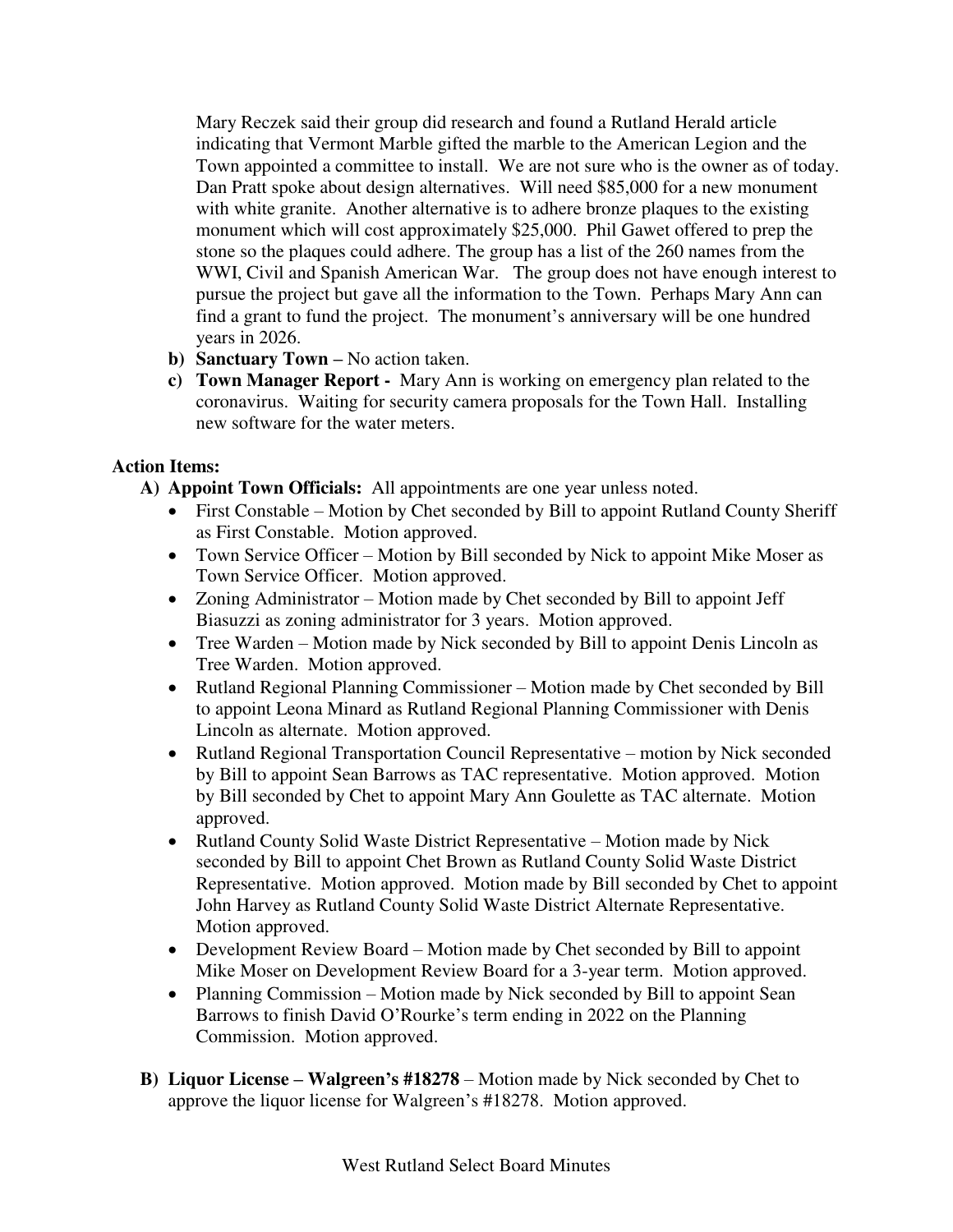- **C) Coin Drop Request**  Motion made by Chet seconded by Nick to approved the American Legion Auxiliary's request to hold a coin drop on June  $13<sup>th</sup>$ , 2020. Motion approved.
- **D) Clark Hill Town Forest Management Plan –** The Town Forester presented it last meeting and incorporated the changes that we agreed upon. Motion by Bill seconded by Nick to approve the Clark Hill Town Forest Management Plan as presented. Motion approved.
- **E) MVP HRA Plan Certificate of Resolution** Motion made by Chet seconded by Bill to approve the resolution for the MVP HRA Plan. Motion approved.
- **F)** Rosen & Berger Certificate of Salvage Yard The certificate is good for 5 years and is not yet expired but the owner wants to get all certificates on the same schedule. Motion made by Nick seconded by Bill to approve the Certificate of Salvage Yard for Rosen & Berger for five years. Motion approved.
- **G) Award Sidewalk Bid**  Mary Ann stated we received only one bid but it is within our engineer's estimate. Mary Ann reviewed the original grant amount of \$821,000 and what we have spent thus far \$58,862 plus the resident engineer contract \$67,562. We have \$687,892 left for construction. We pulled Thrall and the Ross project out of the base bid in case we didn't have enough money. Mary Ann's recommendation is to do the base bid of \$575,382 at plus Ross Street \$85,494. Motion made by Bill seconded by Chet to award the base bid of \$575,382 and Ross Street \$85,494 to Weaver Excavating. Motion approved.
- **H) Award Resident Engineer** Motion made by Bill seconded by Chet to award the resident engineer contract to GPI not to exceed \$74,244. Motion approved.

## **Board Member Concerns:**

Jayne – need to send zoning to Route 4 and Whipple Hollow for junk ordinance violations. Chet – will attend a hemp workshop

Bill – Would like to place salt on the baseball field to keep weed under control. Mary Ann said it is our drinking water protection area. Discussion on the river bank repair at the rec area, Mary Ann said its slated for the spring. Discussion on egg hunt and planting wild flowers at the parking lot. Would like a plan to repair Boardman Hill.

**Approved Orders**: The board approved the pay orders.

**Executive Session:** Motion made by Chet seconded by Nick to enter executive session at 7:18pm for legal. Motion made by Chet seconded by Nick to exit executive session at 7:38pm. Motion made by Chet seconded by Bill to appoint Nick Notte as the representative for the Selectboard with Chet Brown as alternate in the tax appeal discussions with Velco. Motion approved unanimously.

**Adjournment**: Nick made a motion to adjourn the meeting at 7:39 pm and Chet seconded. Motion approved.

Respectfully submitted, Mary Ann Goulette